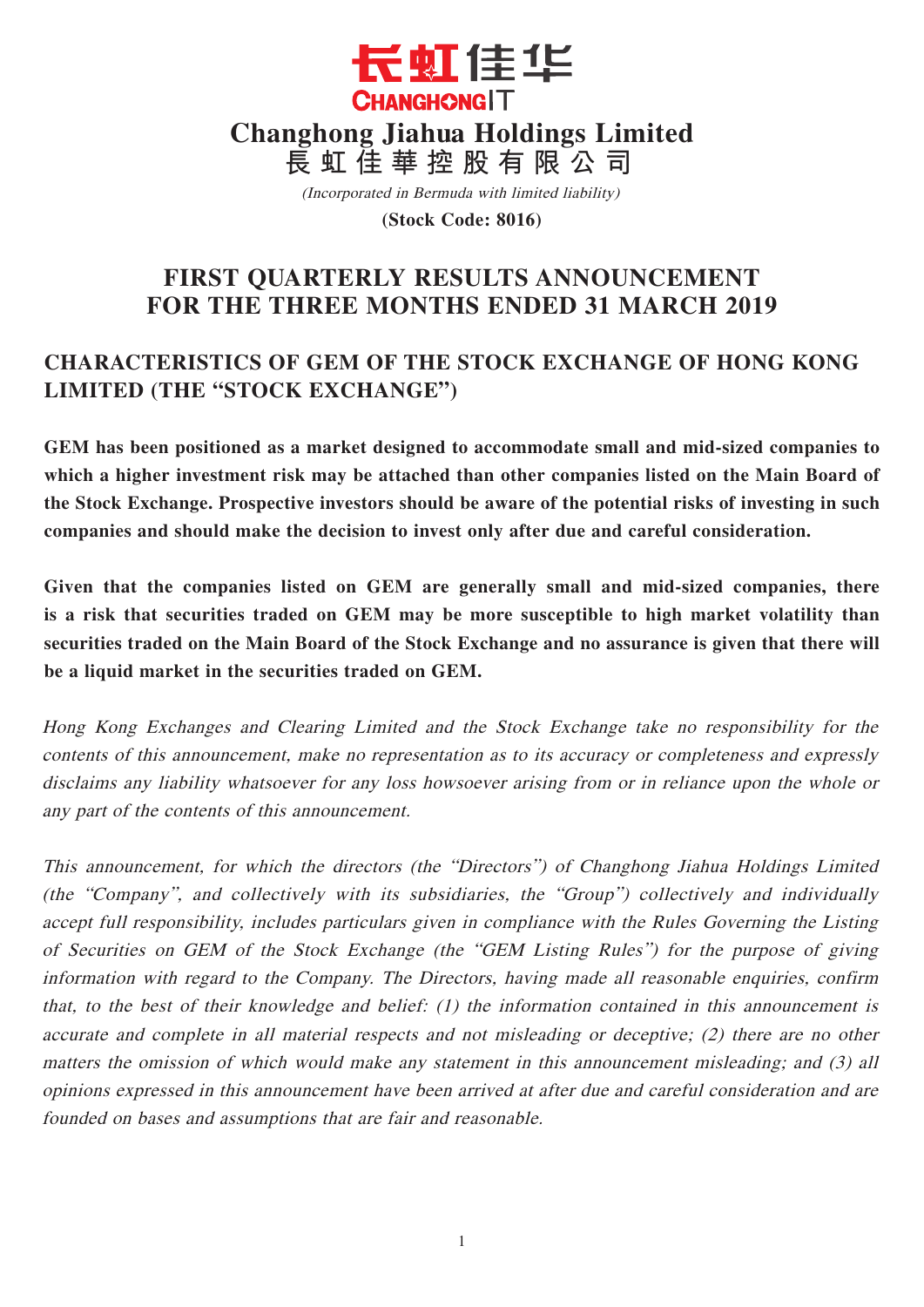### **HIGHLIGHTS**

The Group for the three months ended 31 March 2019 increased by approximately 26.71% to HK\$6,625.29 million as compared with the corresponding period in 2018. For the three months ended 31 March 2019, the Group recorded a net profit of approximately HK\$94.70 million, representing a increase of approximately 54.74% as compared with the corresponding period in 2018.

## **RESULTS**

The board of Directors (the "**Board**") of the Company is pleased to announce the unaudited consolidated results of the Company for the three months ended 31 March 2019, together with the comparative figures for the corresponding period of last year, as follows:

### **CONSOLIDATED STATEMENT OF COMPREHENSIVE INCOME**

For the three months ended 31 March 2019

|                                     |                | 2019             | 2018        |
|-------------------------------------|----------------|------------------|-------------|
|                                     | <b>Notes</b>   | <b>HK\$'000</b>  | HK\$'000    |
|                                     |                | <b>Unaudited</b> | Unaudited   |
| <b>Revenue</b>                      | $\mathcal{L}$  | 6,625,291        | 5,228,907   |
| Cost of sales                       |                | (6, 393, 594)    | (5,037,399) |
| Gross profit                        |                | 231,697          | 191,508     |
| Other income                        |                | 9,269            | 3,239       |
| Distribution and selling expenses   |                | (58, 558)        | (67, 292)   |
| Administrative expenses             |                | (29, 055)        | (30,980)    |
| Profit from operation               |                | 153,353          | 96,475      |
| Finance cost                        |                | (26, 161)        | (9,744)     |
| Profit before taxation              |                | 127,192          | 86,731      |
| Income tax expense                  | $\overline{4}$ | (32, 488)        | (25, 531)   |
| Profit for the period               |                | 94,704           | 61,200      |
| Profit for the period attributed to |                |                  |             |
| owners of the Company               |                | 94,704           | 61,200      |
| <b>Earnings per share</b>           |                |                  |             |
| Basic and diluted (HK cents)        | $\mathfrak{H}$ | 3.68             | 2.38        |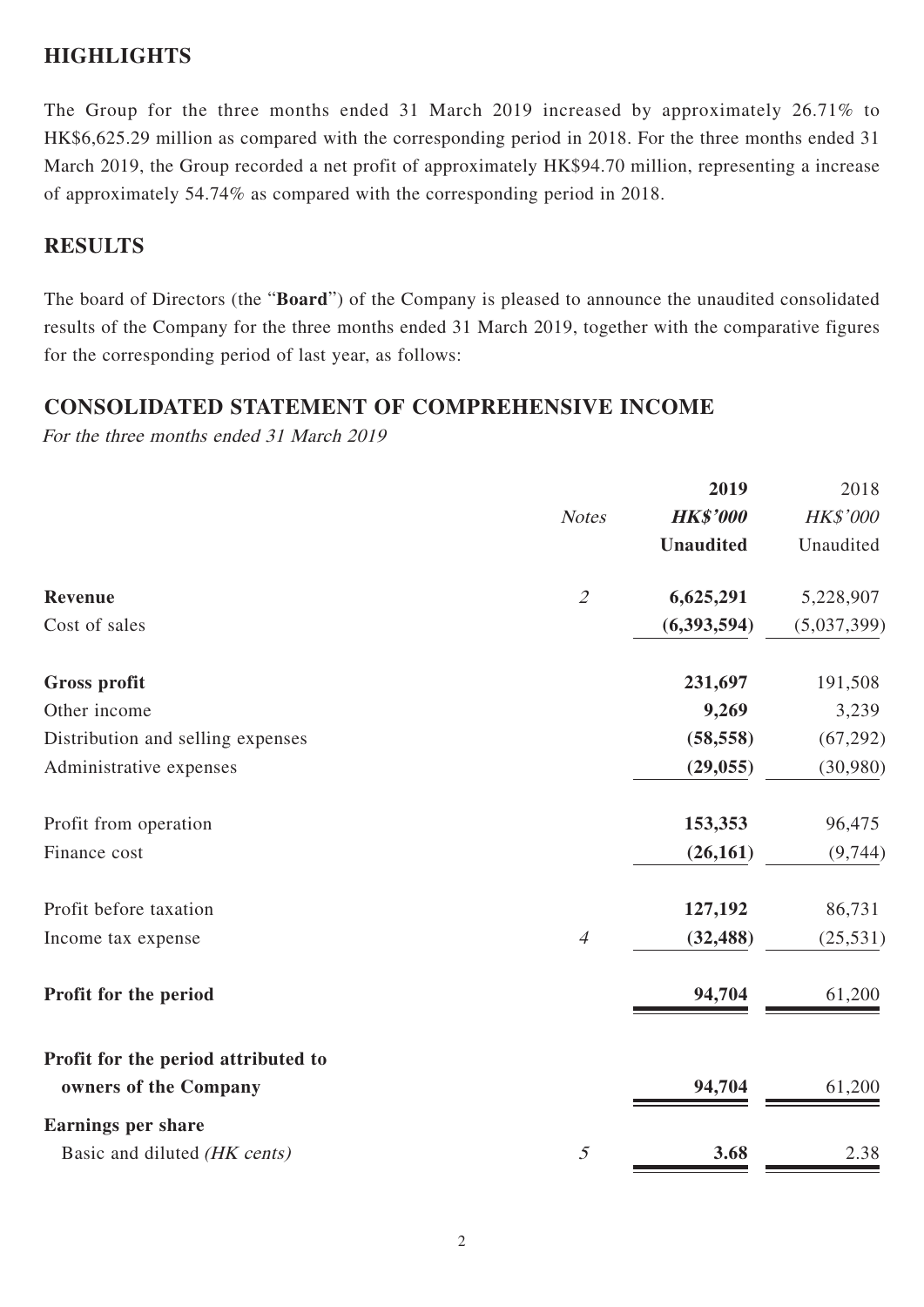### **NOTES:**

For the three months ended 31 March 2019

#### **1. BASIS OF PREPARATION**

The unaudited quarterly financial statements have been prepared in accordance with Hong Kong Financial Reporting Standards ("HKFRSs") issued by the Hong Kong Institute of Certified Public Accountants (the "HKICPA"). In addition, these financial statements include applicable disclosures required by the GEM Listing Rules and by the Hong Kong Companies Ordinance (Cap. 622).

The unaudited consolidated results for the three months ended 31 March 2019 have not been reviewed or audited by the external auditors of the Company but have been reviewed by the audit committee of the Company.

The accounting policies adopted are consistent with those followed in the preparation of the Group's annual consolidated financial statements for the year ended 31 December 2018 (the "2018 Consolidated Financial Statements"), except for the amendments and interpretations of HKFRSs (the "New HKFRSs") issued by HKICPA which have become effective in this period as detailed in the notes of the 2018 Consolidated Financial Statements. The adoption of the New HKFRSs has no material impact on the accounting policies in the Group's condensed consolidated financial statements for the period.

#### **2. REVENUE**

The principal activities of the Group are the provision of professional integrated information technology ("IT") solutions and services, and distribution of IT corporate products, digital products, own brand products and related parts and components.

Revenue represents net amount received and receivable for the sale of different types of IT products, self developed products, provision of professional integrated IT solutions and services net of corresponding sales related taxes and rebate. The amounts of each significant category of revenue recognised in revenue for the three months ended 31 March 2019 and 2018 are as follows:

|                       | 2019            | 2018      |
|-----------------------|-----------------|-----------|
|                       | <b>HK\$'000</b> | HK\$'000  |
| IT Consumer Products  | 2,595,426       | 2,617,712 |
| IT Corporate Products | 1,912,284       | 1,675,916 |
| Others                | 2,117,581       | 935,279   |
|                       | 6,625,291       | 5,228,907 |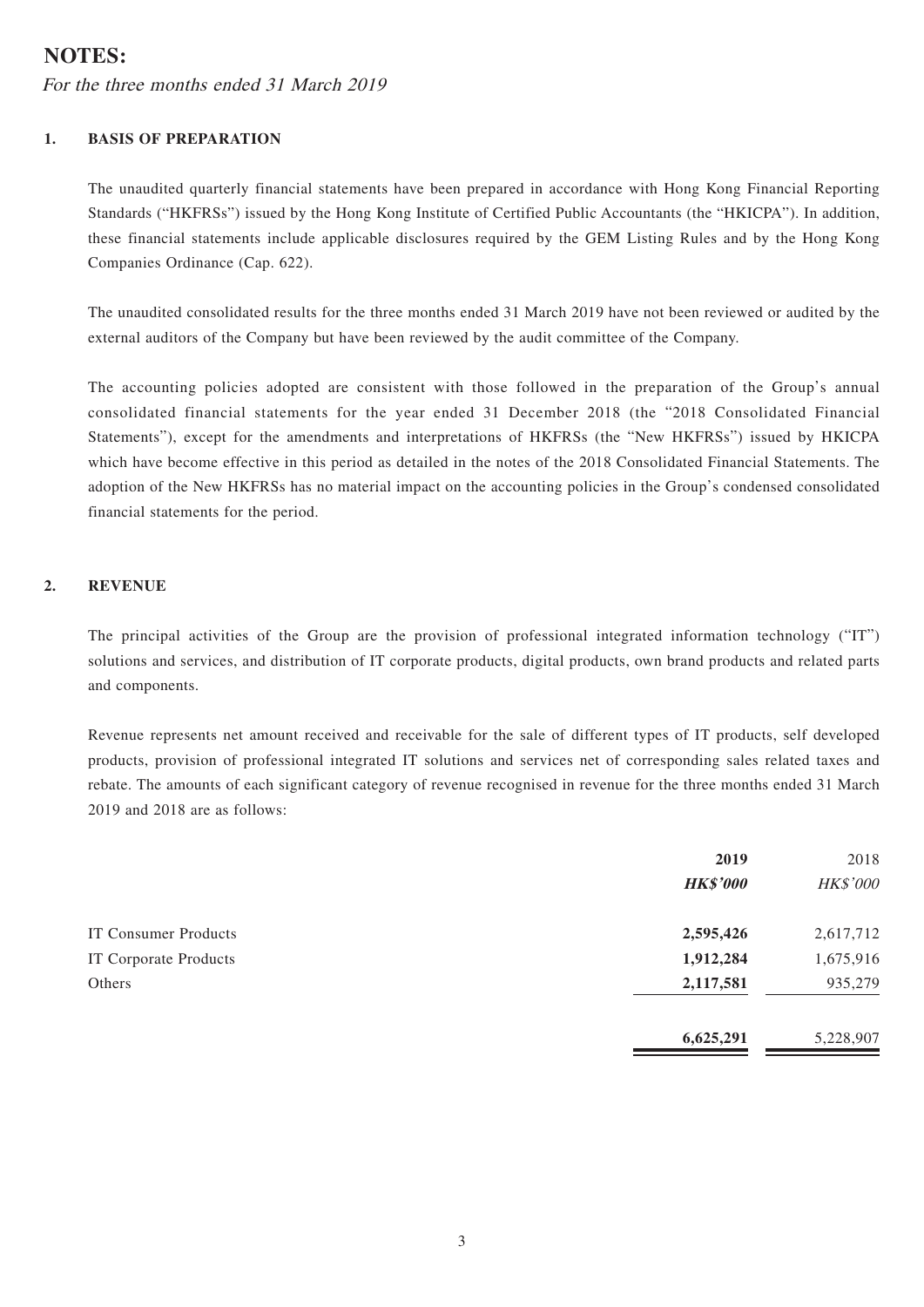#### **3. SEGMENT INFORMATION**

Segment information is reported to the executive directors or management of the Company, being the chief operating decision maker (the "CODM"), for the purposes of making decisions about resource allocation and assessment of segment performance.

The Group's reportable and operating segments are as follows:

- (a) IT Consumer Products distribution of IT consumer products which include mainly personal computers ("PC"), digital products and IT accessories.
- (b) IT Corporate Products distribution of IT corporate products which mainly include storage products, minicomputers, networking products, personal computer servers, intelligent building management system ("IBMS") products and unified communication and contact centre ("UC  $&$  CC") products.
- (c) Others distribution of smartphones and development of its own brand products. The own brand products include but not limited to intelligent terminal products and services, mobile location-based service ("LBS") products and provision of professional integrated IT solutions and services.

Segment profit represents the profit earned by each segment without allocation of other income, finance costs as well as unallocated head office and corporate expenses. The measure reported to the CODM is for the purposes of resource allocation and performance assessment.

The following is an analysis of the Group's revenue and results by reportable and operating segment:

|                                                | For the three months ended 31 March 2019 |                 |                 |                 |
|------------------------------------------------|------------------------------------------|-----------------|-----------------|-----------------|
|                                                | IT                                       | IT              |                 |                 |
|                                                | Consumer                                 | Corporate       |                 |                 |
|                                                | <b>Products</b>                          | <b>Products</b> | <b>Others</b>   | <b>Total</b>    |
|                                                | <b>HK\$'000</b>                          | <b>HK\$'000</b> | <b>HK\$'000</b> | <b>HK\$'000</b> |
| Revenue                                        |                                          |                 |                 |                 |
| External sales                                 | 2,595,426                                | 1,912,284       | 2,117,581       | 6,625,291       |
| <b>Segment profit</b>                          | 65,141                                   | 97,764          | 7,189           | 170,094         |
| Other income                                   |                                          |                 |                 | 9,269           |
| Finance costs                                  |                                          |                 |                 | (26, 161)       |
| Unallocated head office and corporate expenses |                                          |                 |                 | (26, 010)       |
| Profit before tax                              |                                          |                 |                 | 127,192         |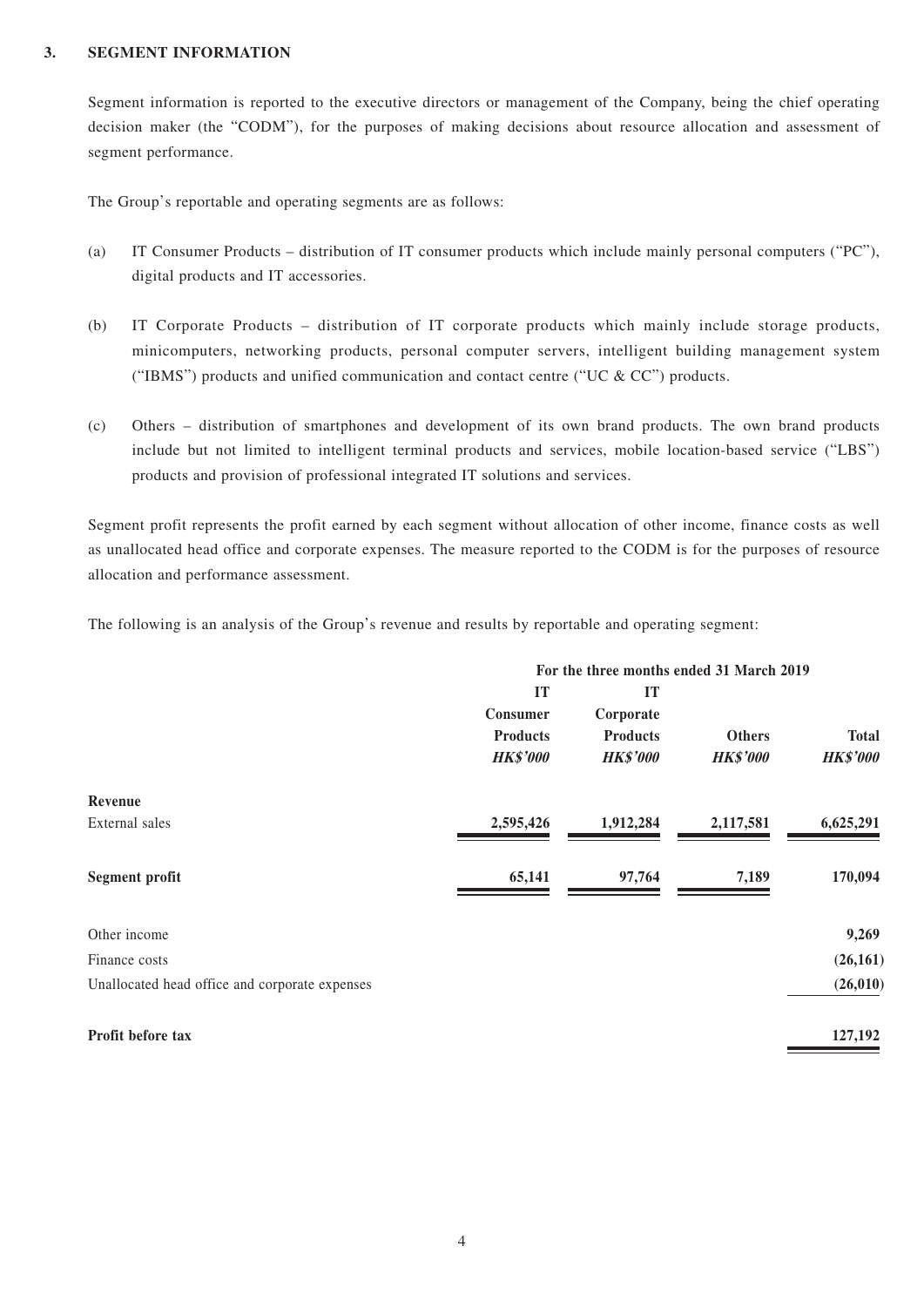|                                                | For the three months ended 31 March 2018 |                 |                 |                 |
|------------------------------------------------|------------------------------------------|-----------------|-----------------|-----------------|
|                                                | IT                                       | IT              |                 |                 |
|                                                | Consumer                                 | Corporate       |                 |                 |
|                                                | Products                                 | Products        | Others          | Total           |
|                                                | <b>HK\$'000</b>                          | <b>HK\$'000</b> | <b>HK\$'000</b> | <b>HK\$'000</b> |
| Revenue                                        |                                          |                 |                 |                 |
| External sales                                 | 2,617,712                                | 1,675,916       | 935,279         | 5,228,907       |
|                                                | 49,130                                   | 58,637          | 10,910          | 118,677         |
| Segment profit                                 |                                          |                 |                 |                 |
| Other income                                   |                                          |                 |                 | 3,239           |
| Finance costs                                  |                                          |                 |                 | (9, 744)        |
| Unallocated head office and corporate expenses |                                          |                 |                 | (25, 441)       |
|                                                |                                          |                 |                 | 86,731          |
| Profit before tax                              |                                          |                 |                 |                 |

#### **Geographical information**

The following provides an analysis of the Group's sales by geographical market, based on the origin of the goods:

|                |                 | For the three months<br>ended 31 March |  |
|----------------|-----------------|----------------------------------------|--|
|                | 2019            | 2018                                   |  |
|                | <b>HK\$'000</b> | HK\$'000                               |  |
| Mainland China | 6,590,787       | 5,212,148                              |  |
| Other regions  | 34,504          | 16,759                                 |  |
|                | 6,625,291       | 5,228,907                              |  |

#### **4. INCOME TAX EXPENSE**

Pursuant to the rules and regulations of the Bermuda, the Company is not subject to any income tax in the Bermuda.

On 21 March 2018, the Hong Kong Legislative Council passed The Inland Revenue (Amendment) (No. 7) Bill 2017 (the "Bill") which introduces the two-tiered profits tax rates regime. The Bill was signed into law on 28 March 2018 and was gazetted on the following day. Under the two-tiered profits tax rates regime, the first HK\$2,000,000 of profits of the qualifying group entity will be taxed at 8.25%, and profits above HK\$2,000,000 will be taxed at 16.5%. The profits of group entities not qualifying for the two-tiered profits tax rates regime will continue to be taxed at a flat rate of 16.5%.

Under the Law of the PRC on EIT (the "EIT Law") and Implementation Regulation of the EIT Law, the tax rates of Changhong IT Information Products Co., Ltd. ("CHIT"), Changhong IT Digital Technology Co., Ltd. ("Changhong IT Digital"), Sichuan Changhong IT Duolayouhuo E-commerce Co., Ltd are 25% for both years.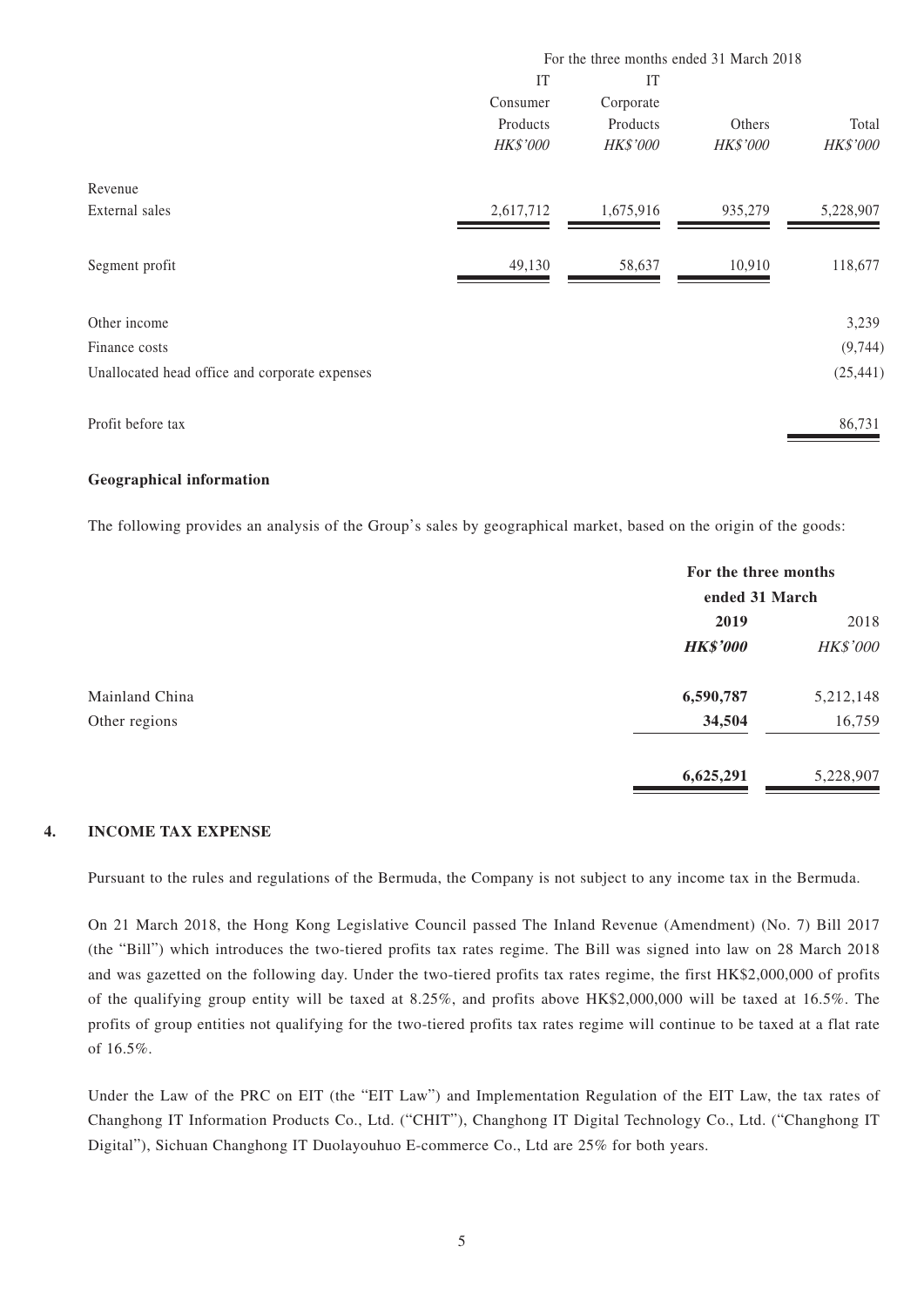Beijing Changhong IT Intelligence System Co., Ltd, a wholly-owned subsidiary of the Company operating in the PRC, has been accredited as a "High and New Technology Enterprise" by the Ministry of Science and Technology of the PRC, and have been registered with the local tax authorities for enjoying the reduced 15% EIT rate. Accordingly, the profits derived by the subsidiary are subject to 15% EIT rate for the three months ended 31 March 2019. The qualification as a High and New Technology Enterprise will be subject to annual review by the relevant tax authorities in the PRC.

The Group did not have any significant unprovided deferred tax liabilities (including withholding tax) in respect of the period.

#### **5. EARNINGS PER SHARE**

The calculation of the basic and diluted earnings per share attributable to owners of the Company is based on the following data:

|                                                                       | For the three months<br>ended 31 March |           |
|-----------------------------------------------------------------------|----------------------------------------|-----------|
|                                                                       |                                        |           |
|                                                                       | 2019                                   | 2018      |
|                                                                       | <b>HK\$'000</b>                        | HK\$'000  |
| <b>Earnings</b>                                                       |                                        |           |
| Profit for the period attributable to owners of the Company           | 94,704                                 | 61,200    |
|                                                                       | 2019                                   | 2018      |
|                                                                       | <b>HK\$'000</b>                        | HK\$'000  |
| <b>Number of Shares</b>                                               |                                        |           |
| Weighted average number of ordinary shares and convertible preference |                                        |           |
| shares for the purpose of basic and diluted earnings per share        | 2,570,520                              | 2,570,520 |

As there was no diluted shares during the three months ended 31 March 2019 and 2018, the diluted earnings per share was same as basic earnings per share.

#### **6. RESERVES**

During the period under review, there was no movement to and from any reserves.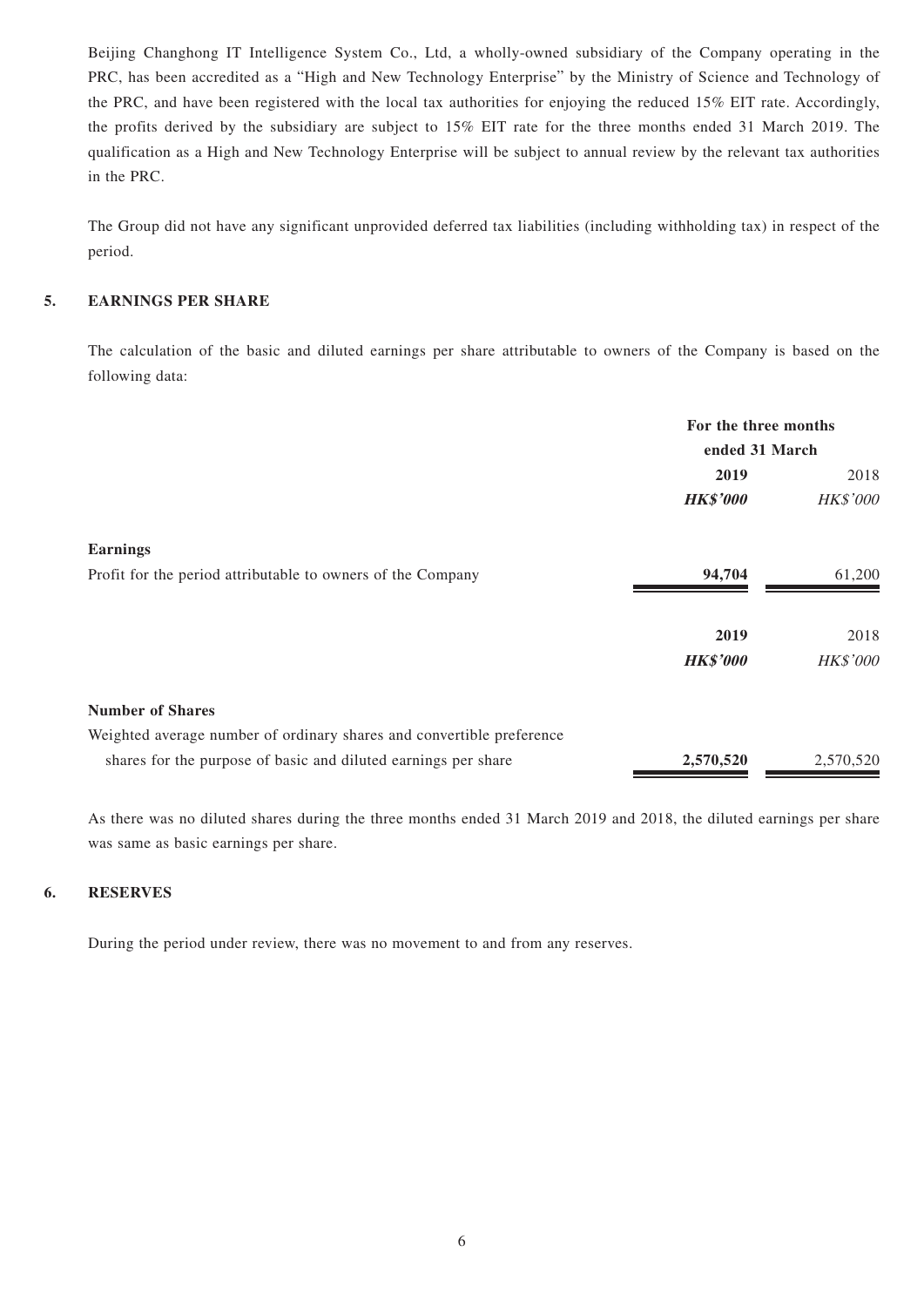### **DIVIDENDS**

The Directors do not recommend the payment of any dividend for the three months ended 31 March 2019 (2018: Nil).

The Board recommended the payment of final dividend of HK\$0.03 per share in respect of the year ended 31 December 2018. The final dividend is subject to approval by the shareholders of the Company (the "Shareholders") at the forthcoming annual general meeting of the Company to be held on 17 May 2019.

### **BUSINESS REVIEW**

In the first quarter of 2019, world economic growth and international trade growth slowed down, and China's economic operation was also facing downward pressure, but the level of economic growth remained within a reasonable range, continuing the overall stable, steady and progressive development trend. The Group kept on promoting the strategic upgrading towards becoming an IT comprehensive service provider. While implementing the business strategy of "All Channels, Specialization, New Distribution, and Good Partners", we focused on the business policy of "Professional Exploration and Growth of Value", and strived to enhance our capability of solutions and level of channel services, expanded our cooperation with core manufacturers and continually optimised the internet distribution platform and operation system. The scale and revenue of the Group's main business both achieved a significant growth in the first quarter of 2019.

For the three months ended 31 March 2019, the Group recorded a revenue of approximately HK\$6,625.29 million, representing an increase of approximately 26.71% as compared with that in the corresponding period of last financial year. The overall gross profit margin decreased by approximately 0.16% to 3.50% as compared with that in the corresponding period of last financial year, due to the increase in the sale of product lines with lower gross profit margin. Profit attributable to shareholders amounted to approximately HK\$94.70 million, representing an increase of approximately 54.74% as compared with that in the corresponding period of last financial year. Basic earnings per share amounted to HK3.68 cents, representing an increase of approximately HK1.30 cents as compared with HK2.38 cents in the corresponding period of last financial year.

The Group continued to strengthen its basic management and carried on strengthening the information technology construction as well as transforming and optimizing the business process so as to improve its operational efficiency. In addition, the Group adhered to strict management and control on accounts receivable and inventory. During the first quarter of 2019, the Group achieved effective cost control, leading to an obvious year-on-year decrease in overall spending. The finance costs increased as compared with the corresponding period of last year due to the rising scale of loans.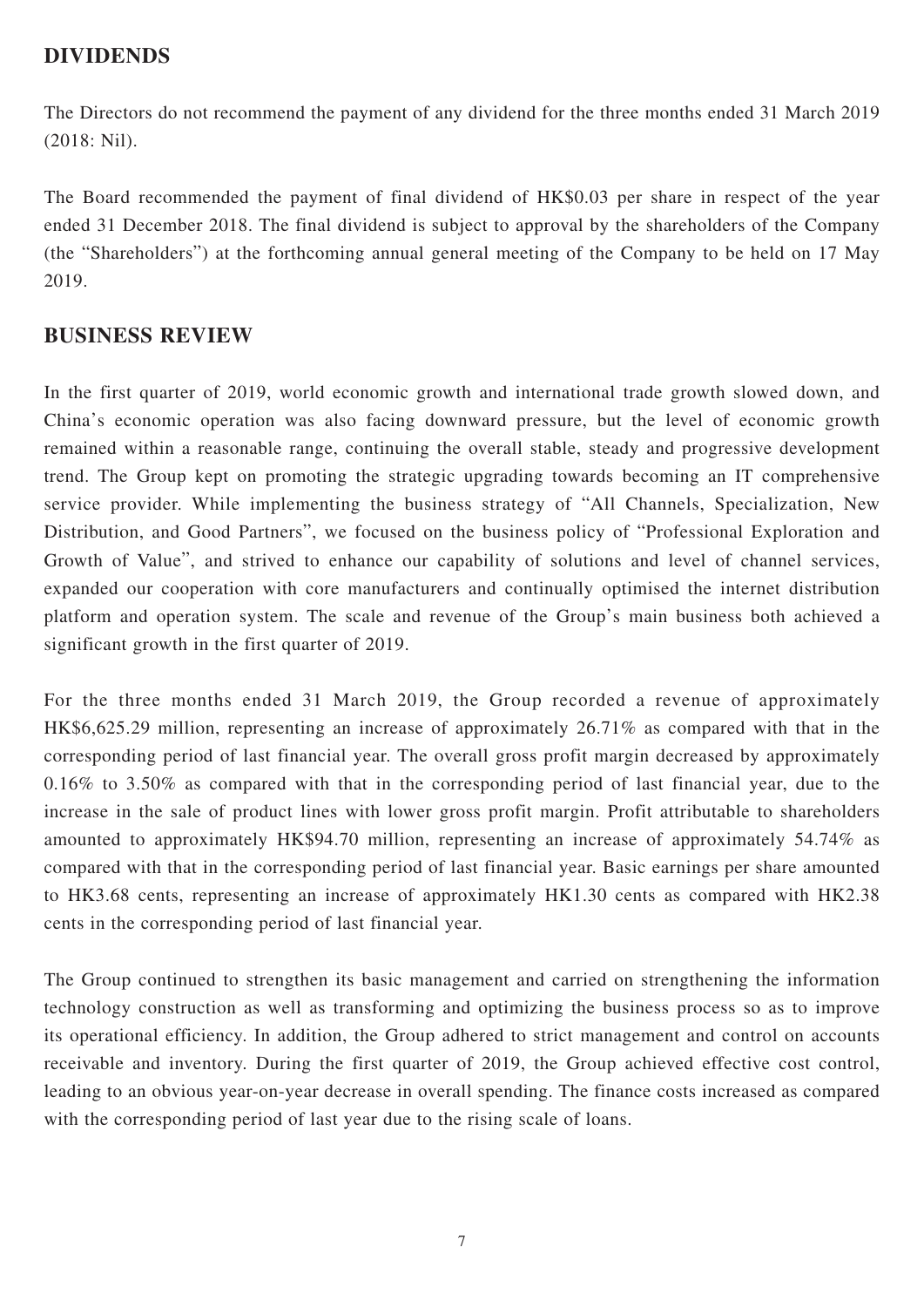The analysis of three reportable and operating segments of the Company for the three months ended 31 March 2019 are as follows:

**IT consumer products distribution business:** this business segment maintained stable scale and market share in key product lines, and recorded significant growth in new product lines. Although the revenue of this business segment decreased by approximately 0.85% to HK\$2,595.43 million as compared with the corresponding period of last year, its profit increased by approximately 32.59% to HK\$65.14 million due to higher gross profit margin and lower cost.

**IT corporate products distribution business:** this business segment recorded sales growth in most of the product lines, with significant increase in the income from software products. Revenue from this business segment increased by approximately 14.10% to HK\$1,912.28 million as compared with the corresponding period of last year. Profit from this business segment increased by approximately 66.73% to HK\$97.76 million due to the significant increase of gross profit.

**Other business:** revenue from this business segment increased by approximately 126.41% to HK\$2,117.58 million as compared with the corresponding period of last year due to the increase in the sales of smartphones. Profit from this business segment decreased by approximately 34.11% to HK\$7.19 million due to the increase in impairment of LBS product inventory.

Mr. Li Jin has tendered his resignation as executive Director with effect from 15 January 2019 in order to devote more time to his other business commitment. Mr. Li Jin would also cease to be the alternate director of Mr. Zhao Yong, the chairman of the Board and an executive Director, with effect from 15 January 2019. For further details, please refer to the announcement of the Company dated 15 January 2019.

### **OUTLOOK**

In 2019, unbalanced external environment with uncertainties and intertwined domestic structural contradictions and periodic problems have strengthened the downward momentum of the economy. At the same time, counter-cyclical policy effects will continue to play a role. It is expected that China's economy will maintain a stable and healthy operation. In 2019, the Group will continue to implement the business policy of "Professional Exploration and Growth of Value", accelerate the innovation and accumulation of technology solutions, industry solutions and professional solutions, and continuously improve professional service capabilities and profitability. The Group is committed to promoting the operation of the internet distribution platform, innovating and creating B2B new distribution e-commerce platform, providing comprehensive services for ICT channels, so as to create new commercial value with partners and provide better returns for shareholders.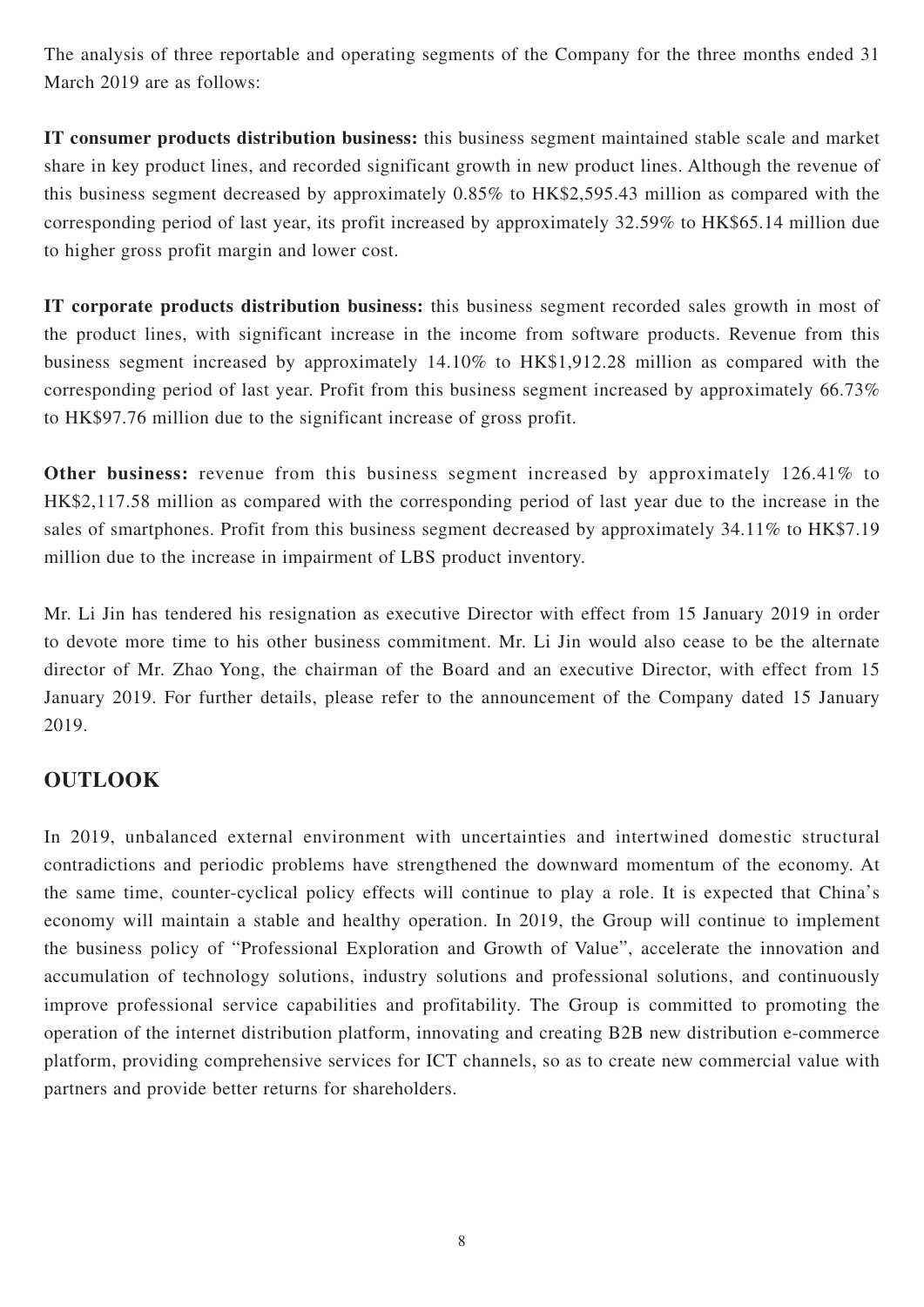## **COMPLIANCE WITH THE CORPORATE GOVERNANCE CODE**

To the best knowledge of the Board, the Company had complied with the Corporate Governance Code as set out in Appendix 15 of the GEM Listing Rules throughout the three months ended 31 March 2019.

## **AUDIT COMMITTEE**

Pursuant to Rule 5.28 of the GEM Listing Rules, the Company has established the Audit Committee with written terms of reference aligned with the provision of the code provisions set out in Appendix 15 of the GEM Listing Rules.

The primary responsibilities of the audit committee of the Company (the "Audit Committee") are to review and supervise the financial reporting process and internal control system of the Group. The members of the Audit Committee are Mr. Jonathan Chan Ming Sun (Chairman), Mr. Robert Ip Chun Chung, Mr. Sun Dongfeng and Mr. Cheng Yuk Kin.

The financial information in this report has not been reviewed or audited by the external auditor of the Company but the Audit Committee has reviewed the Group's results for the three months ended 31 March 2019.

### **REMUNERATION COMMITTEE**

The primary responsibilities of the remuneration committee of the Company (the "Remuneration Committee") are to review and make recommendation for the remuneration policy of the directors and senior management. The members of the Remuneration Committee are Mr. Jonathan Chan Ming Sun (Chairman), Mr. Robert Ip Chun Chung, Mr. Sun Dongfeng and Mr. Zhu Jianqiu.

## **NOMINATION COMMITTEE**

The primary responsibilities of the nomination committee of the Company (the "Nomination Committee") are to formulate nomination policy and make recommendation to the Board on nomination and appointment of directors and board succession. The members of the Nomination Committee are Mr. Zhao Yong (Chairman), Mr. Robert Ip Chun Chung, Mr. Sun Dongfeng and Mr. Jonathan Chan Ming Sun.

## **PURCHASE, SALE AND REDEMPTION OF THE COMPANY'S LISTING SECURITIES**

During the three months ended 31 March 2019, neither the Company nor any of its subsidiaries had purchased, sold or redeemed any of the Company's listed securities.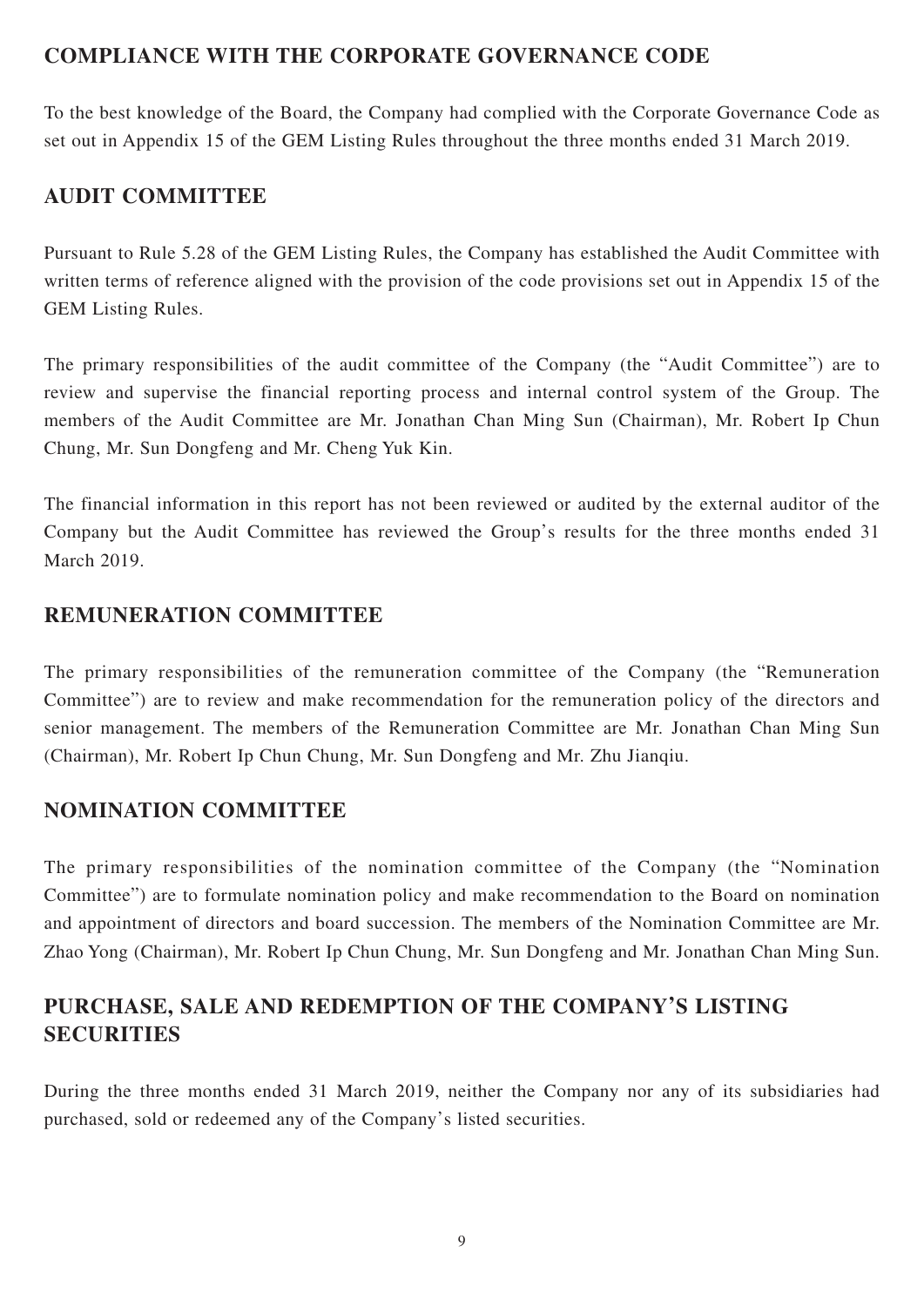# **INTERESTS AND SHORT POSITIONS OF THE DIRECTORS AND CHIEF EXECUTIVE IN THE COMPANY**

As at 31 March 2019, the interests or short positions of the Directors and chief executive of the Company in the ordinary shares of the Company (the "Shares"), underlying Shares or debentures of the Company and its associated corporations (within the meaning of Part XV of the Securities and Futures Ordinance (Chapter 571 of the laws of Hong Kong) (the "SFO")) which are required (a) to be notified to the Company and the Stock Exchange pursuant to Divisions 7 and 8 of Part XV of the SFO (including interests or short positions which they are taken or deemed to have under such provisions of the SFO); or (b) pursuant to Section 352 of the SFO, to be entered in the register referred to therein; or (c) have to be notified to the Company and the Stock Exchange pursuant to the required standards of dealing by directors as referred to in Rule 5.46 of the GEM Listing Rules were as follows:

#### **(i) Interests in Shares**

| <b>Name of Director</b>                    | Capacity                             | Number of<br>Ordinary<br><b>Shares</b> held<br>(Note a) | Approximate<br>percentage<br>of interest<br>% |
|--------------------------------------------|--------------------------------------|---------------------------------------------------------|-----------------------------------------------|
| Mr. Zhu Jianqiu<br>("Mr. Zhu")<br>(Note b) | Interest in a controlled corporation | $82,415,762 \; (L)$                                     | 5.67                                          |

Notes:

(a) (L) represents long position.

(b) Mr. Zhu is the sole shareholder of Typical Faith Limited, which in turn held 82,415,762 Shares.

Save as disclosed above, as at 31 March 2019, none of the Directors or chief executives of the Company had interests in any securities of the Company or any of its associated corporations (within the meaning of Part XV of the SFO) which are required (a) to be notified to the Company and the Stock Exchange pursuant to Divisions 7 and 8 of Part XV of the SFO (including interests or short positions which they are taken or deemed to have under such provisions of the SFO); or (b) pursuant to section 352 of the SFO, to be entered in the register referred to therein; or (c) have to be notified to the Company and the Stock Exchange pursuant to the required standards of dealing by directors as referred to in Rule 5.46 of the GEM Listing Rules.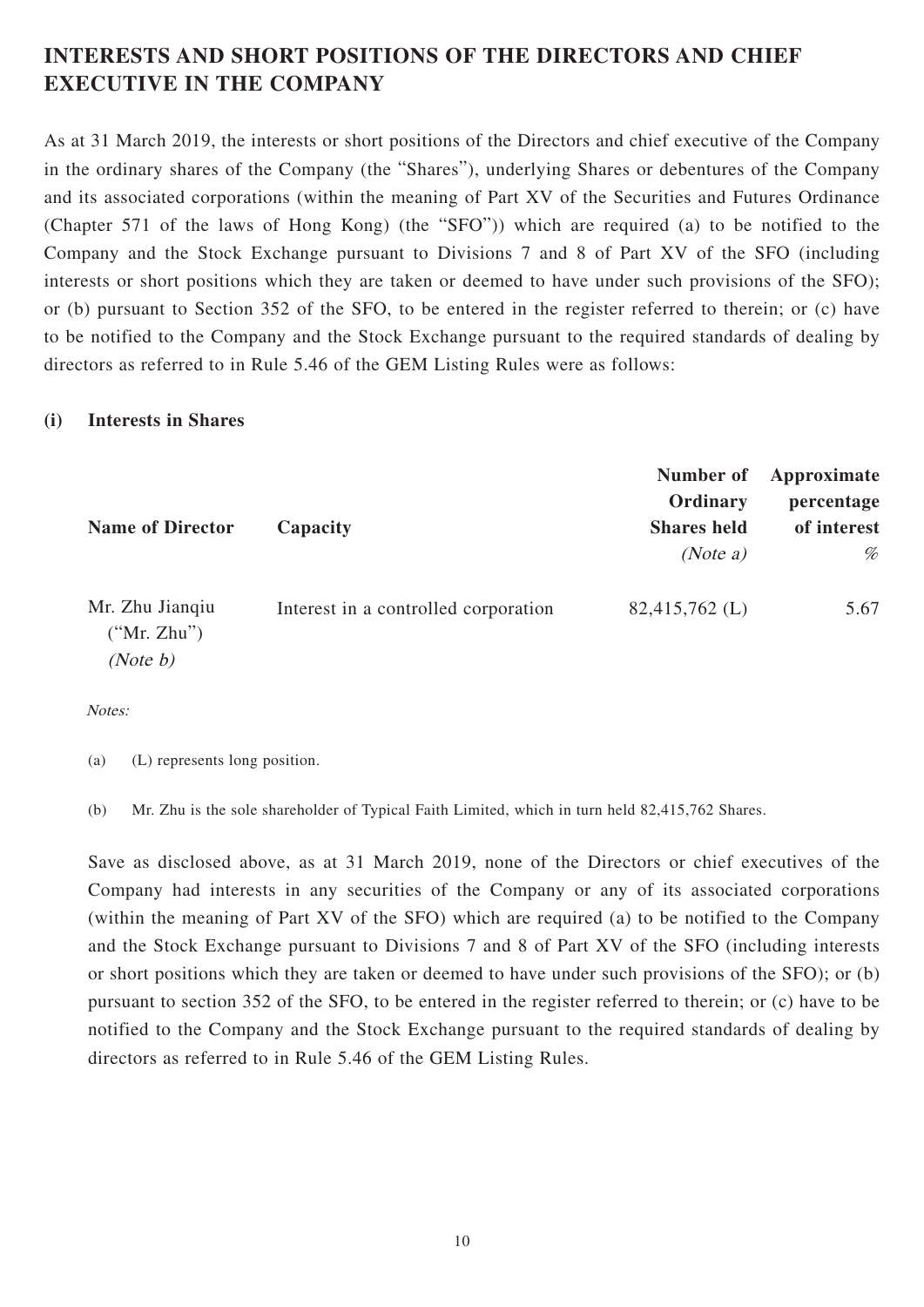## **DIRECTORS' RIGHTS TO ACQUIRE SHARES OR DEBENTURES**

At no time during the three months ended 31 March 2019 were rights to acquire benefits by means of the acquisition of shares in or debentures of the Company granted to any Director or their respective spouse or minor children, or were any such rights exercised by them; or was the Company, its holding company, or any of its subsidiaries a party to any arrangement to enable the Directors to acquire such rights in any other body corporate. As at the date of this announcement, the Company has not granted any share options to the Directors.

# **INTERESTS AND SHORT POSITIONS OF THE SUBSTANTIAL SHAREHOLDERS IN THE COMPANY**

So far as was known to the Directors, as at 31 March 2019, the persons or companies (not being a Director or chief executive of the Company) whose interests and short positions in the Shares or underlying Shares or debentures of the Company which would fall to be disclosed or were notified to the Company and the Stock Exchange pursuant to the positions under Divisions 2 and 3 of Part XV of the SFO as recorded in the register required to be kept under section 336 of the SFO or who were directly or indirectly deemed to be interested in 5% or more of the nominal value of any class of share capital carrying rights to vote in all circumstances at general meetings of any member of the Group were as follows:

#### **Long positions in Shares**

| Name of<br>substantial Shareholder              | Capacity                                  | <b>Class of Shares</b>             | Number of<br><b>Shares</b> held<br>(Note a) | Approximate<br>percentage of<br>interest in<br>relevant class<br>of Shares<br>(Note $b$ )<br>% |
|-------------------------------------------------|-------------------------------------------|------------------------------------|---------------------------------------------|------------------------------------------------------------------------------------------------|
| Sichuan Changhong<br>Electric Co, Limited       | Interest of controlled<br>corporation and | Ordinary                           | $1,008,368,000$ (L)<br>(Note c)             | 69.32                                                                                          |
| ("Sichuan Changhong")                           | beneficial owner                          | Preference                         | $1,115,868,000$ (L)<br>(Note $d$ )          | 100.00                                                                                         |
| Changhong (Hong Kong)<br><b>Trading Limited</b> | Interest of controlled<br>corporation and | Ordinary                           | $913,000,000$ (L)<br>(Note e)               | 62.76                                                                                          |
| beneficial owner<br>("Changhong Hong Kong")     | Preference                                | $1,115,868,000$ (L)<br>(Note $d$ ) | 100.00                                      |                                                                                                |
| Fit Generation Holding Limited                  | Beneficial owner                          | Ordinary                           | 897,000,000 (L)                             | 61.66                                                                                          |
| ("Fit Generation")                              |                                           | Preference                         | $1,115,868,000$ (L)                         | 100.00                                                                                         |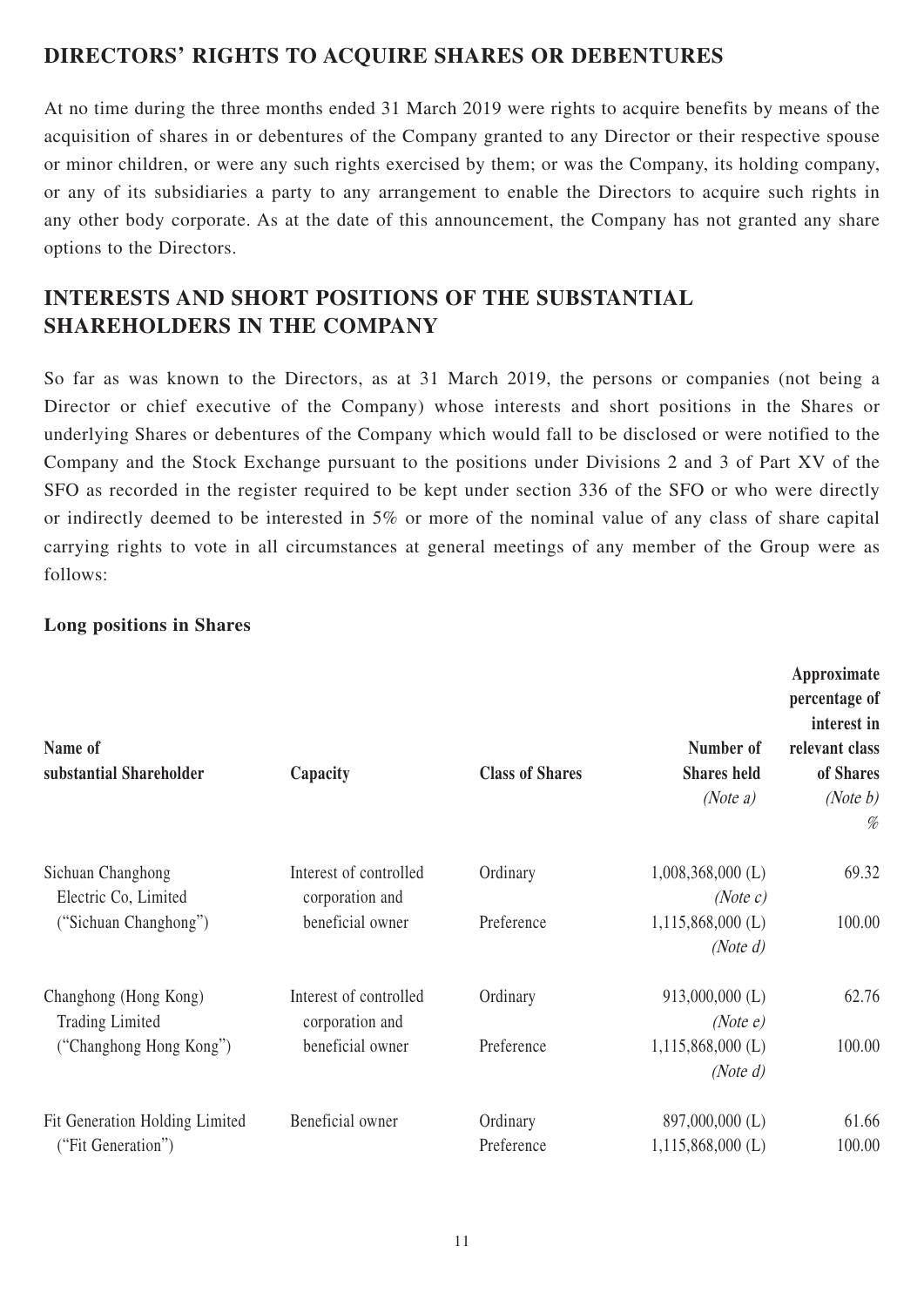| Name of<br>substantial Shareholder                                                                           | Capacity                              | <b>Class of Shares</b> | Number of<br><b>Shares</b> held<br>(Note $a$ ) | Approximate<br>percentage of<br>interest in<br>relevant class<br>of Shares<br>(Note $b$ )<br>% |
|--------------------------------------------------------------------------------------------------------------|---------------------------------------|------------------------|------------------------------------------------|------------------------------------------------------------------------------------------------|
| Sichuan Investment Management<br>Company Limited<br>("Sichuan Investment")<br>Management") ( <i>Note f</i> ) | Beneficial owner                      | Ordinary               | 83,009,340 (L)                                 | 5.70                                                                                           |
| Sichuan Provisional Investment<br>Group Company Limited<br>("Sichuan Investment Group")<br>(Note $f$ )       | Interest of controlled<br>corporation | Ordinary               | 83,009,340 (L)                                 | 5.70                                                                                           |
| Typical Faith Limited (Note $g$ )                                                                            | Beneficial owner                      | Ordinary               | 82,415,762 (L)                                 | 5.67                                                                                           |

Notes:

(a) (L) represents long position.

- (b) The percentages are calculated based on the total number of Shares and preference shares of the Company in issue as at 31 March 2019, which were 1,454,652,000 and 1,115,868,000, respectively.
- (c) Of the 1,008,368,000 Shares held by Sichuan Changhong, 95,368,000 Shares were held directly, 16,000,000 Shares were held through its wholly-owned subsidiary, Changhong Hong Kong and 897,000,000 Shares were held through Fit Generation, which is wholly owned by Changhong Hong Kong. Sichuan Changhong is therefore deemed to be interested in the Shares held by Changhong Hong Kong and Fit Generation for the purpose of the SFO.
- (d) 1,115,868,000 preference shares of the Company were held by Fit Generation, which is wholly owned by Changhong Hong Kong. Each of Sichuan Changhong and Changhong Hong Kong is therefore deemed to be interested in the preference shares of the Company held by Fit Generation for the purpose of the SFO.
- (e) Of the 913,000,000 Shares held by Changhong Hong Kong, 16,000,000 Shares were held directly and 897,000,000 Shares were held through Fit Generation. As Fit Generation is wholly-owned by Changhong Hong Kong, Changhong Hong Kong is deemed to be interested in the Shares held by Fit Generation for the purpose of the SFO.
- (f) Sichuan Investment Management is wholly-owned by Sichuan Investment Group, which is deemed to be interested in the Shares held by Sichuan Investment Management for the purpose of the SFO.
- (g) Typical Faith Limited is wholly-owned by Mr. Zhu.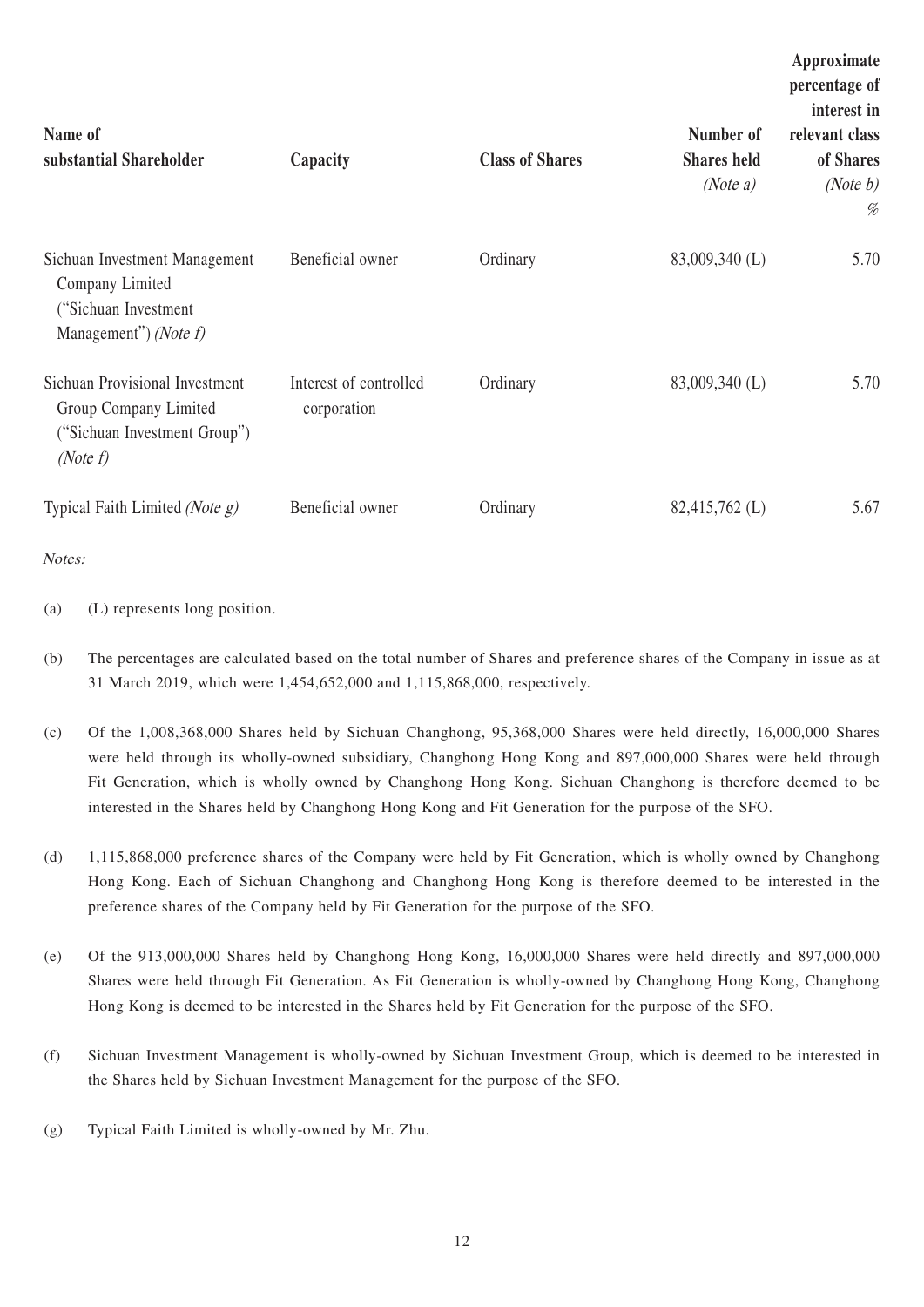Save as disclosed above, as at 31 March 2019, the Directors were not aware of any other person who had an interest or short position in the Shares or underlying Shares of the Company which would fall to be disclosed under Divisions 2 and 3 of Part XV of the SFO, or who was interested in 5% or more of the nominal value of any class of share capital, or options in respect of such capital, carrying rights to vote in all circumstances at general meetings of the Company.

# **DIRECTOR'S AND CONTROLLING SHAREHOLDER'S INTEREST IN COMPETING BUSINESS**

Sichuan Changhong is a substantial shareholder of the Company established in the PRC of which shares are listed on the Shanghai Stock Exchange. Sichuan Changhong is principally engaged in the wholesale business of consumer home electronics items under the name of "Changhong".

Save as disclosed above, none of the Directors or the controlling shareholders of the Company or any of their respective close associates (as defined in the GEM Listing Rules) had any business or interest in a business which competes or may compete with the business of the Group and any other conflicts of interest which any person has or may have with the Group during the three months ended 31 March 2019.

## **INTEREST OF THE COMPLIANCE ADVISER**

In accordance with Rule 6A.20 of the GEM Listing Rules, the Company has appointed Lego Corporate Finance Limited ("Lego Corporate Finance") as the compliance adviser. Lego Corporate Finance, has declared its independence pursuant to Rule 6A.07 of the GEM Listing Rules. Neither Lego Corporate Finance nor any of its directors, employees or close associates (as defined under the GEM Listing Rules) had any interests in relation to the Company or in the share capital of any member of the Group which is required to be notified to the Group pursuant to Rule 6A.32 of the GEM Listing Rules as at the date of this announcement, except for the compliance adviser agreement entered into between the Company and Lego Corporate Finance.

## **DIRECTORS' SECURITIES TRANSACTION**

The Company has adopted the required standard of dealings set out in Rules 5.48 to 5.67 of the GEM Listing Rules as its code of conduct regarding Directors' transactions in securities of the Company (the "Code of Conduct"). Having made specific enquiry of all Directors, all Directors confirmed that they had complied with the required standards of dealings and the Code of Conduct throughout the three months ended 31 March 2019.